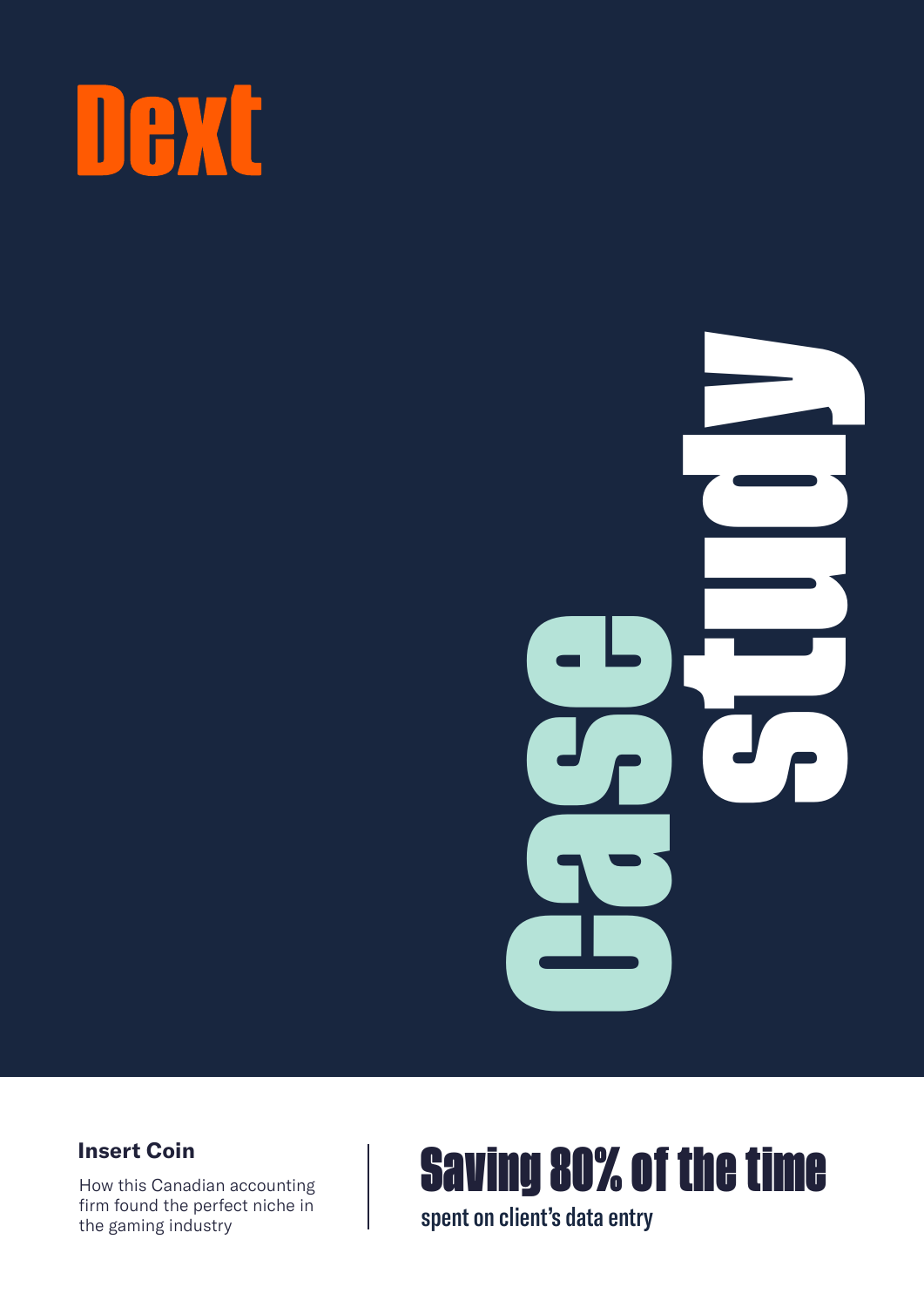# **TAXE**

**We've hired more CPAs, and because we've done quite well on the gaming side, they started to refer us to the TV and Film industry. We launched a brand for that, starting with audit services because there's a big need there**



**Matthew Walach** Co-Founder, Partner Insert Coin Accounting

### $\bigcap_{n=1}^{\infty}$ **About**

The global gaming market will generate revenues of \$159.3 billion in 2020, a +9.3% year-on-year increase according to Newzoo's annual report. Lockdown measures have also increased game usage by 41%. Such quick growth isn't only from game sales but also through the creation of more revenue streams, including cloud-based subscription services and in-game advertising.

That's where Insert Coin Accounting found a space to settle. This Torontobased firm is "a one-stop-shop for all your accounting, tax credit and audit needs," exclusively working with gaming studios across Canada.

Here's more on how this firm is building a brand in a unique market

The Insert Coin Accounting team came to be thanks to co-founders Muddassir Mahmood, and Matthew Walach. These accountants and tech specialists saw a niche opportunity five years ago and haven't looked back.

"This was a pretty specific niche brand that was created just to target that specific industry," said Walach.

The original goal was to serve both gaming and tech companies, but priorities shifted when the founders saw potential in the booming Canadian gaming industry. Canada is the third-largest source of game development in the world, following the U.S. and Japan, according to a study from the Entertainment Software Association of Canada (ESAC).

"We're exclusive to Canada because our CPAs are Canada-based, but the tax credit programs we tackle are all Canadian. So we've got a good share of the gaming market in Canada and gaming in Canada is a substantial per capita market," said Walach.

Two years ago, Hannah Short, their Director of Market Engagement, joined to lead the sales and marketing for Insert Coin.

"We needed a narrative focused on why we're in gaming because the [gaming] community is so together. Gaming creators and users collaborate, and a lot of our clients work with one another. That helps our inbound and outbound strategies. So I shifted my position about two or three months ago to focus more on that. Our brand equity is now firmly in the niche that we are in."



Since then, they've grown to a 75+ strong client base, matching their innovation with modern accounting.

The demands on gaming company accountants are not your standard fare. Game production is not a linear process and being cash strapped can become a problem for gaming companies.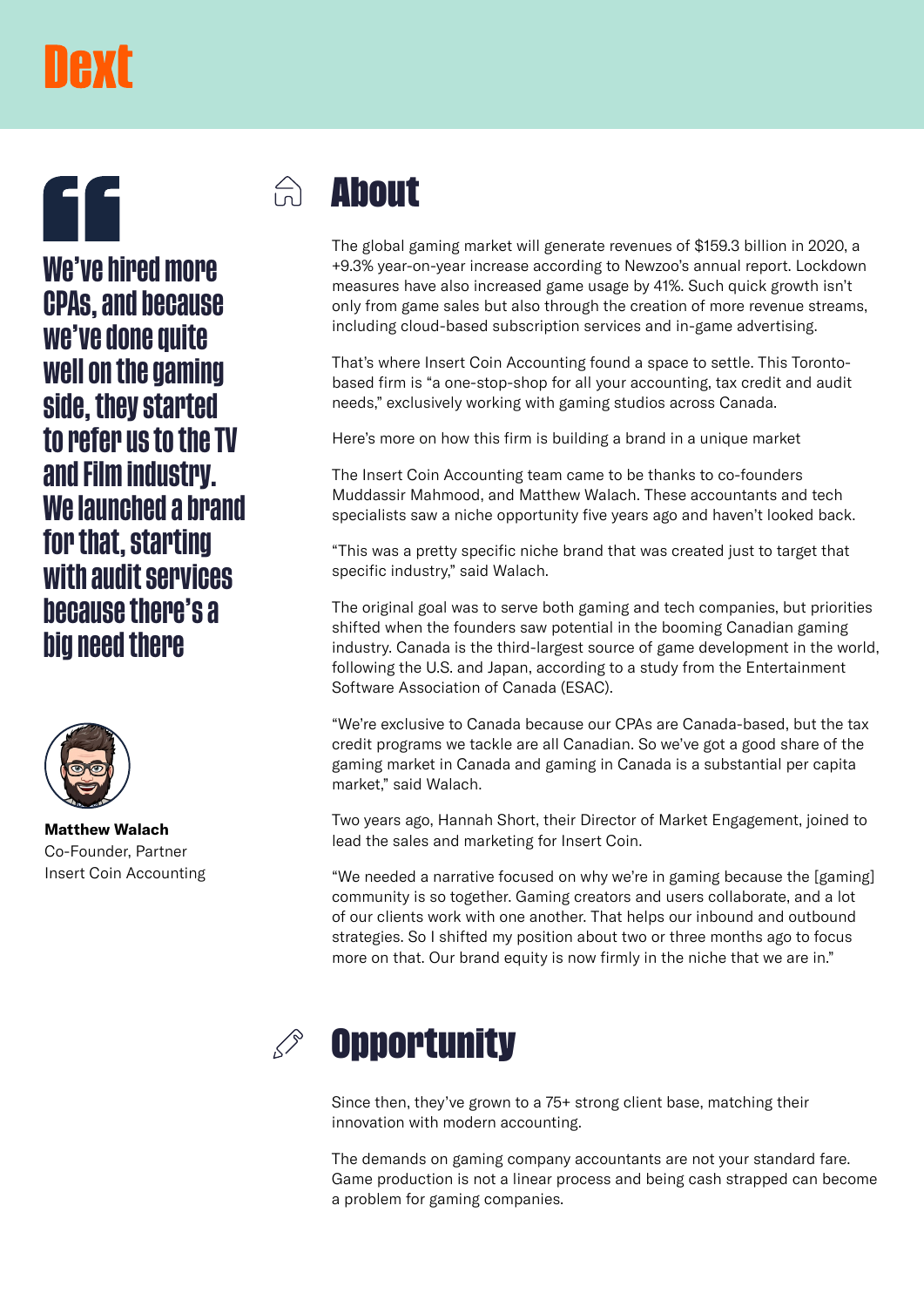"The way their funding cycles work is on a per-project basis. So they get this fixed amount of money to work with, but game production can last two to three years. It often goes way over budget and over time. Gaming companies need an overview of their cash flow, one of their biggest concerns is the cash flow projection to see what their runway is before they run out of money.

Usually, it's publisher funding, or maybe some government grant that they're using to build that game, so they need to know how much funding is usable, especially

if the game production has delays. Where can they source extra money? Projection is a critical service," says Mahmood. Project-based funding means companies are able to run multiple projects at once, making cash management crucial.

"Many of our game developers are working on two or three games at the same time. And for them, it's important to separate and track all of those costs individually for each game. And that's where software like Xero and Dext help by categorizing receipts into different projects or different groups."



The addition of Dext to their accounting engine has become a significant selling point for the firm according to Mahmood.

"It has the wow factor. When we demo Dext, pretty much every client has the same reaction - "How is it doing all this so accurately?" With all that automation and saving hours of data entry, Dext is a market leader there. The process for us and our clients is exciting, and we don't have to think about it. Receipts are forwarded or auto fetched. To our clients, this is what they imagined efficient accounting would be like.

We were with [a different data extraction tool] for a long time, and once we made the switch, we've never looked back. The [tool] was the same product it was five years ago; there have been no changes. Meanwhile, Dext is building a whole new interface; they take a good product and make it even better."

Dext's offerings align with the needs of both their business and clients.

"We use Dext here amongst most of the team when it comes to our expenses, and getting those reimbursements back from an employee perspective is excellent. I love using the product every day in that sense.

Our clients like it because when they're making games, they're facing a "crunch." That's the period when their heads are down for 24 hours to get the game out and shipped. Having an automated set of tools to work with helps them stay on track and doesn't take away from their deadlines, whether they're on a publishing contract, or getting money from the government. The data that they have to extract and report on behalf of their expenses is so easy to track within those two accounting systems," explains Short.